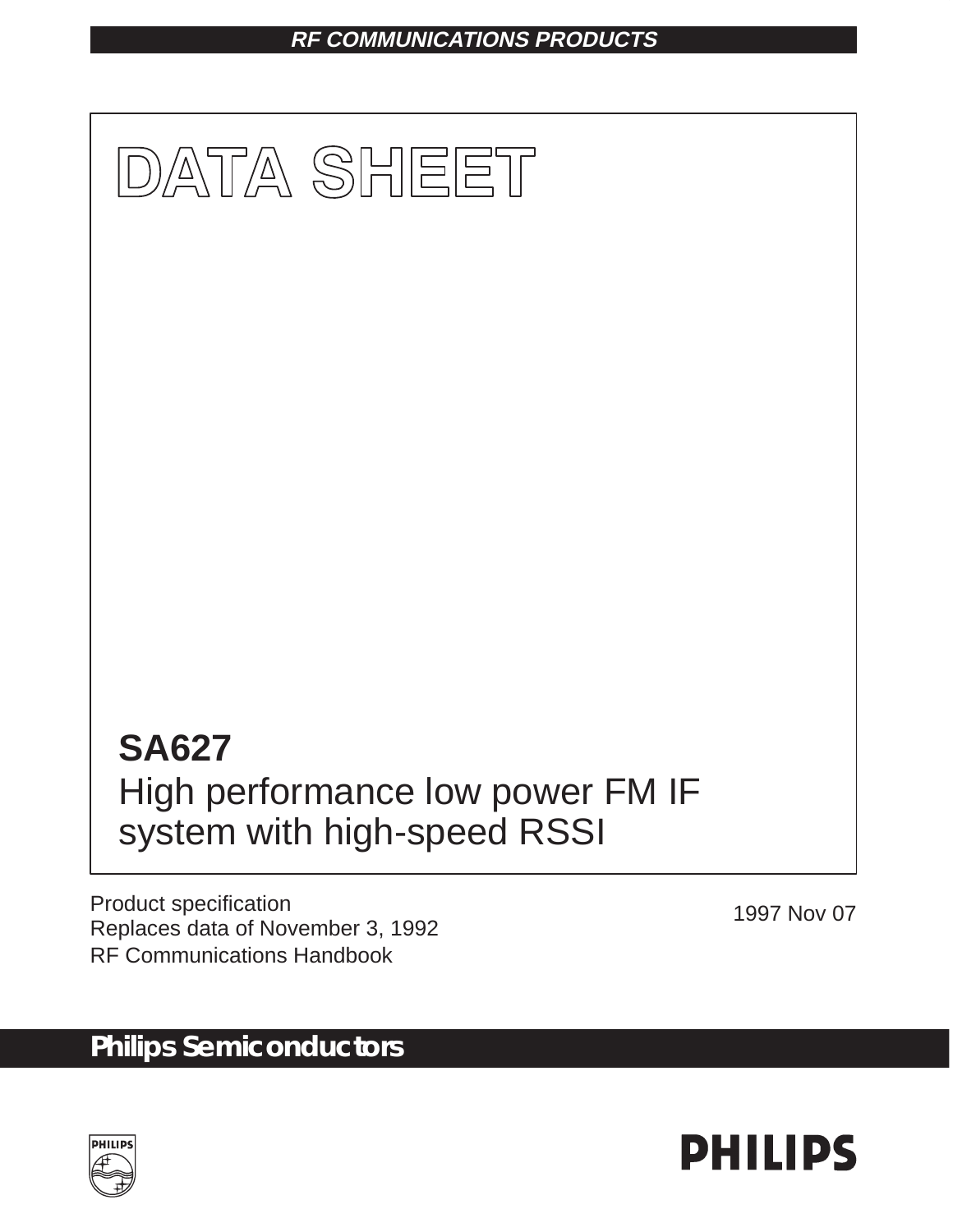## **DESCRIPTION**

The SA627 has faster RSSI rise and fall times. The SA627 is a high performance monolithic low-power FM IF system incorporating a mixer/oscillator, two limiting intermediate frequency amplifiers, quadrature detector, muting, logarithmic received signal strength indicator (RSSI) with fast rise and fall time, voltage regulator and frequency check/limiter out (–). The SA627 also has an extra limiter output. This signal is buffered from the output of the limiter and provides a negative (–) limiter output. This can be used to provide a frequency check function. The SA627 is available in 20-lead SOL (surface-mounted miniature package) and 20-lead SSOP (shrink small outline package).

## **FEATURES**

- Fast RSSI rise and fall times
- Low power consumption: 5.8mA typical at 6V
- Mixer input to >500MHz
- Mixer conversion power gain of 13dB at 45MHz
- Mixer noise figure of 4.6dB at 45MHz
- XTAL oscillator effective to 150MHz (L.C. oscillator to 1GHz local oscillator can be injected)
- 102dB of IF Amp/Limiter gain
- 25MHz limiter small signal bandwidth
- Temperature compensated logarithmic Received Signal Strength Indicator (RSSI) with a dynamic range in excess of 90dB
- Audio output mutable
- Low external component count; suitable for crystal/ceramic/LC filters
- Excellent sensitivity: 0.22µV into 50Ω matching network for 12dB SINAD (Signal to Noise and Distortion ratio) for 1kHz tone, 8kHz deviation with RF at 45MHz and IF at 455kHz
- SA627 meets cellular radio specifications
- ESD hardened

### **PIN CONFIGURATION**



**Figure 1. Pin Configuration**

## **APPLICATIONS**

- Digital cellular base stations
- High performance communications receivers
- Single conversion VHF/UHF receivers
- **SCA receivers**
- RF level meter
- Spectrum analyzer
- Instrumentation
- FSK and ASK data receivers
- Log amps
- Wideband low current amplification
- Digital cordless telephones

### **ORDERING INFORMATION**

| <b>DESCRIPTION</b>                                                 | <b>TEMPERATURE RANGE</b>        | <b>ORDER CODE</b> | DWG#      |
|--------------------------------------------------------------------|---------------------------------|-------------------|-----------|
| 20-Pin Plastic Small Outline Large (SOL) package (Surface-mount)   | -40 to +85 $^{\circ}$ C         | <b>SA627D</b>     | SOT163-1  |
| 20-Pin Plastic Shrink Small Outline Package (SSOP) (Surface-mount) | -40 to +85 $\mathrm{^{\circ}C}$ | SA627DK           | $SOT266-$ |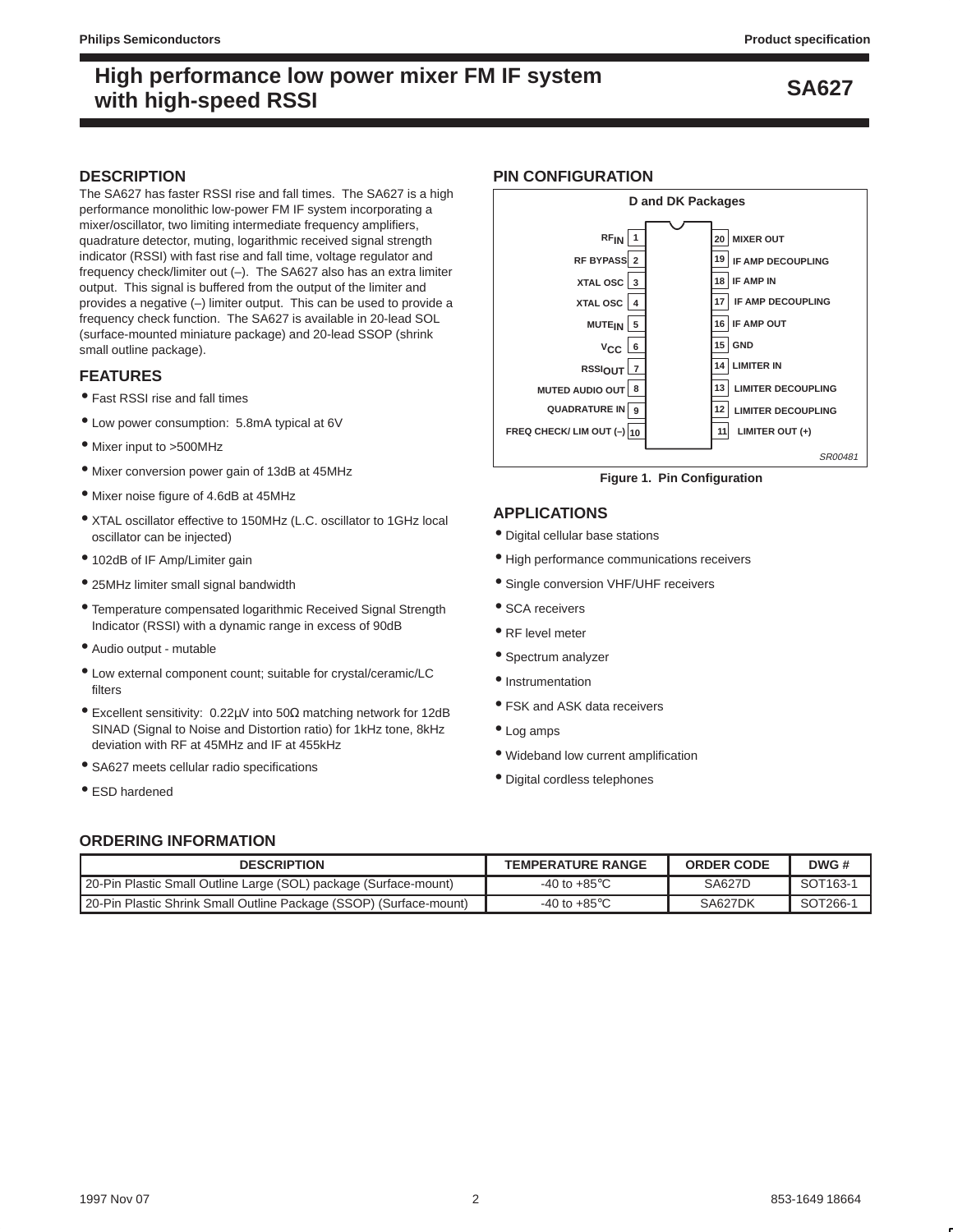## **BLOCK DIAGRAM**



**Figure 2. Block Diagram**

## **ABSOLUTE MAXIMUM RATINGS**

| <b>SYMBOL</b>               | <b>PARAMETER</b>                          | <b>RATING</b>   | <b>UNITS</b>       |
|-----------------------------|-------------------------------------------|-----------------|--------------------|
| $V_{\rm CC}$                | Single supply voltage                     |                 |                    |
| $\mathsf{T}_{\textsf{STG}}$ | Storage temperature range                 | $-65$ to $+150$ | $^{\circ}$ C       |
| 1 A                         | Operating ambient temperature range SA627 | $-40$ to $+85$  | $^{\circ}$ C       |
| $\theta$ JA                 | Thermal impedance<br>D package            | 90              | $\rm ^{\circ}$ C/W |
|                             | DK package                                | 117             | $\rm ^{\circ}$ C/W |

## **DC ELECTRICAL CHARACTERISTICS**

 $V_{CC}$  = +6V,  $T_A$  = 25<sup>°</sup>C; unless otherwise stated.

| <b>SYMBOL</b>  | <b>PARAMETER</b>                    | <b>TEST CONDITIONS</b> |            | <b>UNITS</b> |            |    |
|----------------|-------------------------------------|------------------------|------------|--------------|------------|----|
|                |                                     |                        | <b>MIN</b> | <b>TYP</b>   | <b>MAX</b> |    |
| $V_{\rm CC}$   | Power supply voltage range          |                        | 4.5        |              | 8.0        |    |
| <sub>ICC</sub> | DC current drain                    |                        | 4.55       | 5.8          | 6.75       | mA |
|                | Mute switch input threshold<br>(ON) |                        | 1.7        |              |            |    |
|                | (OFF)                               |                        |            |              | 1.0        |    |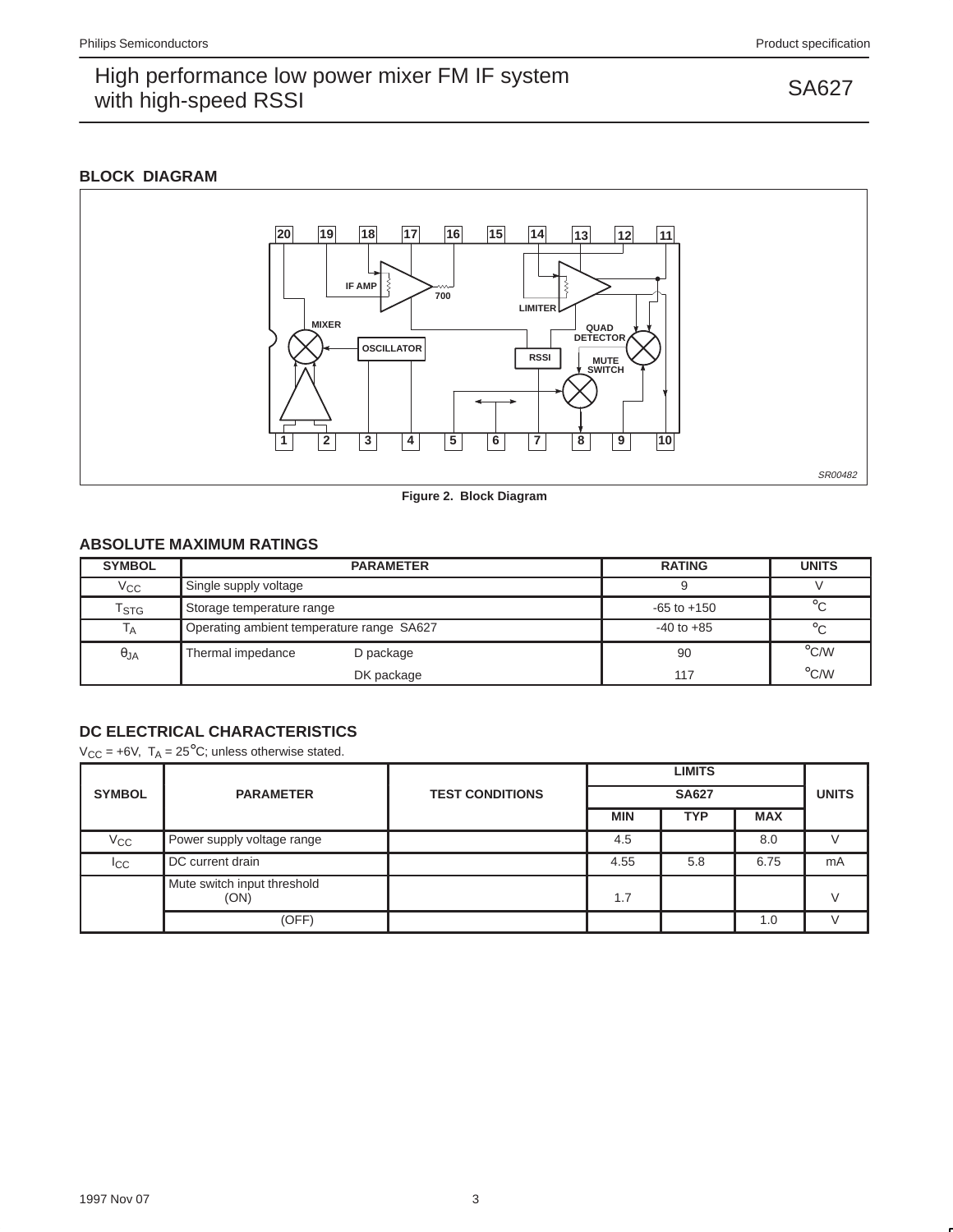## **AC ELECTRICAL CHARACTERISTICS**

 $T_A = 25^{\circ}$ C; V<sub>CC</sub> = +6V, unless otherwise stated. RF frequency = 45MHz + 14.5dBV RF input step-up; IF frequency = 455kHz; R17 = 5.1k; RF level = -45dBm; FM modulation = 1kHz with ±8kHz peak deviation. Audio output with C-message weighted filter and de-emphasis capacitor. Test circuit Figure 3. The parameters listed below are tested using automatic test equipment to assure consistent electrical characterristics. The limits do not represent the ultimate performance limits of the device. Use of an optimized RF layout will improve many of the listed parameters.

|                   |                                      |                                                    |             | <b>LIMITS</b> |            |                       |  |  |  |
|-------------------|--------------------------------------|----------------------------------------------------|-------------|---------------|------------|-----------------------|--|--|--|
| <b>SYMBOL</b>     | <b>PARAMETER</b>                     | <b>TEST CONDITIONS</b>                             |             | <b>SA627</b>  |            | <b>UNITS</b>          |  |  |  |
|                   |                                      |                                                    | <b>MIN</b>  | TYP           | <b>MAX</b> |                       |  |  |  |
|                   | Mixer/Osc section (ext LO = 300mV)   |                                                    |             |               |            |                       |  |  |  |
| $f_{\text{IN}}$   | Input signal frequency               |                                                    |             | 500           |            | <b>MHz</b>            |  |  |  |
| $f_{\rm OSC}$     | Crystal oscillator frequency         |                                                    |             | 150           |            | MHz                   |  |  |  |
|                   | Noise figure at 45MHz                |                                                    |             | 5.0           |            | dB                    |  |  |  |
|                   | Third-order input intercept point    | $f1 = 45.0$ ; $f2 = 45.06$ MHz                     |             | $-10$         |            | dBm                   |  |  |  |
|                   | Conversion power gain                | Matched 14.5dBV step-up                            | 10          | 13            | 15         | dB                    |  |  |  |
|                   |                                      | $50\Omega$ source                                  |             | $-1.7$        |            | dB                    |  |  |  |
|                   | RF input resistance                  | Single-ended input                                 | 3.0         | 4.7           |            | $k\Omega$             |  |  |  |
|                   | RF input capacitance                 |                                                    |             | 3.5           | 4.0        | pF                    |  |  |  |
|                   | Mixer output resistance              | (Pin 20)                                           | 1.25        | 1.5           |            | $k\Omega$             |  |  |  |
| <b>IF</b> section |                                      |                                                    |             |               |            |                       |  |  |  |
|                   | IF amp gain                          | $50\Omega$ source                                  |             | 39.7          |            | dB                    |  |  |  |
|                   | Limiter gain                         | $50\Omega$ source                                  |             | 62.5          |            | dB                    |  |  |  |
|                   | Input limiting -3dB, $R_{17} = 5.1k$ | Test at Pin 18                                     |             | $-113$        |            | dBm                   |  |  |  |
|                   | AM rejection                         | 80% AM 1kHz                                        | 29          | 34            | 43         | dB                    |  |  |  |
|                   | Audio level, $R_{10} = 100k$         | 15nF de-emphasis                                   | 80          | 150           | 260        | $\overline{m}V_{RMS}$ |  |  |  |
|                   | SINAD sensitivity                    | RF level -118dB                                    |             | 16            |            | dB                    |  |  |  |
| THD               | Total harmonic distortion            |                                                    | $-34$       | $-42$         |            | dB                    |  |  |  |
| S/N               | Signal-to-noise ratio                | No modulation for noise                            |             | 73            |            | dB                    |  |  |  |
|                   | IF RSSI output, $R_9 = 100k\Omega^1$ | IF level $= -118$ dBm                              | $\mathbf 0$ | 160           | 650        | mV                    |  |  |  |
|                   |                                      | IF level $= -68d$ Bm                               | 1.9         | 2.5           | 3.1        | $\vee$                |  |  |  |
|                   |                                      | IF level $= -18$ dBm                               | 4.0         | 4.8           | 5.6        | $\vee$                |  |  |  |
|                   |                                      | IF frequency = 455kHz                              |             |               |            |                       |  |  |  |
|                   |                                      | $RF$ level = -56dBm                                |             | 1.2           |            | μs                    |  |  |  |
|                   | IF RSSI output rise time             | $RF$ level = -28dBm                                |             | 1.2           |            | μs                    |  |  |  |
|                   | (10kHz pulse, no 455kHz filter)      | IF frequency $= 10.7$ MHz                          |             |               |            |                       |  |  |  |
|                   | (no RSSI bypass capacitor)           | $RF$ level = -56dBm                                |             | 1.2           |            | $\mu$ s               |  |  |  |
|                   |                                      | $RF$ level = -28dBm                                |             | 1.1           |            | $\mu$ s               |  |  |  |
|                   |                                      | IF frequency = 455kHz                              |             |               |            |                       |  |  |  |
|                   |                                      | $RF$ level = -56dBm                                |             | 2.1           |            | μs                    |  |  |  |
|                   | IF RSSI output fall time             | $RF$ level = -28dBm                                |             | 7.6           |            | μs                    |  |  |  |
|                   | (10kHz pulse, no 455kHz filter)      | IF frequency = 10.7MHz                             |             |               |            |                       |  |  |  |
|                   | (no RSSI bypass capacitor)           | $RF$ level = -56dBm                                |             | 2.0           |            | μs                    |  |  |  |
|                   |                                      | $RF$ level = -28dBm                                |             | 7.3           |            | $\mu s$               |  |  |  |
|                   | RSSI range                           | $R_9$ = 100k $\Omega$ Pin 16                       |             | 90            |            | dB                    |  |  |  |
|                   | RSSI accuracy                        | $R_9$ = 100k $\Omega$ Pin 16                       |             | ±1.5          |            | dB                    |  |  |  |
|                   | IF input impedance                   |                                                    | 1.40        | 1.6           |            | $k\Omega$             |  |  |  |
|                   | IF output impedance                  |                                                    | 0.85        | 1.0           |            | k $\Omega$            |  |  |  |
|                   | Limiter input impedance              |                                                    | 1.40        | 1.6           |            | k $\Omega$            |  |  |  |
|                   | Limiter output impedance             | Pin 10 or 11                                       |             | 300           |            | $\Omega$              |  |  |  |
|                   | Limiter output level                 | Pin 10 or 11 with no load<br>$3k\Omega$ load (min) |             | 280<br>250    |            | mV <sub>RMS</sub>     |  |  |  |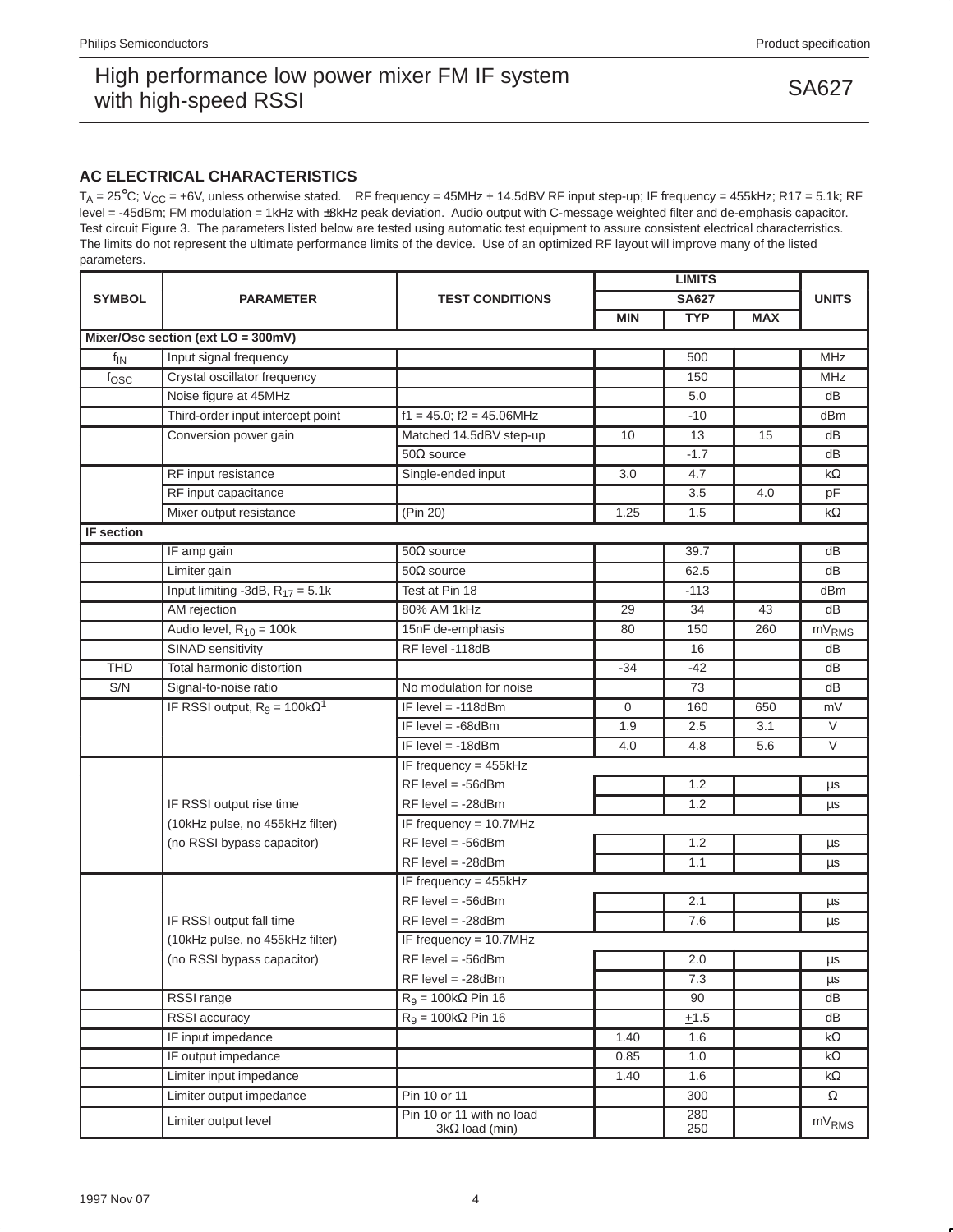### **AC ELECTRICAL CHARACTERISTICS**(Continued)

|                               |                               |                                     |            | <b>UNITS</b> |            |    |  |  |  |  |
|-------------------------------|-------------------------------|-------------------------------------|------------|--------------|------------|----|--|--|--|--|
| <b>SYMBOL</b>                 | <b>PARAMETER</b>              | <b>TEST CONDITIONS</b>              |            |              |            |    |  |  |  |  |
|                               |                               |                                     | <b>MIN</b> | <b>TYP</b>   | <b>MAX</b> |    |  |  |  |  |
| <b>IF section</b> (continued) |                               |                                     |            |              |            |    |  |  |  |  |
|                               | Muted audio output resistance |                                     |            | 58           |            | kΩ |  |  |  |  |
| <b>RF/IF section (int LO)</b> |                               |                                     |            |              |            |    |  |  |  |  |
|                               | System RSSI output            | $4.5V = V_{CC}$ , RF level = -27dBm |            | 4.3          |            |    |  |  |  |  |

### **NOTE:**

1. The generator source impedance is 50Ω, but the SA627 input impedance at Pin 18 is 1500Ω. As a result, IF level refers to the actual signal that enters the SA627 input (Pin 8) which is about 21dB less than the "available power" at the generator.

### **CIRCUIT DESCRIPTION**

The SA627 is an IF signal processing system suitable for second IF or single conversion systems with input frequency as high as 1GHz. The bandwidth of the IF amplifier is about 40MHz, with 39.7dB(v) of gain from a 50 $\Omega$  source. The bandwidth of the limiter is about 28MHz with about 62.5dB(v) of gain from a 50 $\Omega$  source. However, the gain/bandwidth distribution is optimized for 455kHz, 1.5kΩ source applications. The overall system is well-suited to battery operation as well as high performance and high quality products of all types.

The input stage is a Gilbert cell mixer with oscillator. Typical mixer characteristics include a noise figure of 5dB, conversion gain of 13dB, and input third-order intercept of -10dBm. The oscillator will operate in excess of 1GHz in L/C tank configurations. Hartley or Colpitts circuits can be used up to 100MHz for xtal configurations. Butler oscillators are recommended for xtal configurations up to 150MHz.

The output of the mixer is internally loaded with a 1.5kΩ resistor permitting direct connection to a 455kHz ceramic filter. The input resistance of the limiting IF amplifiers is also 1.5kΩ. With most 455kHz ceramic filters and many crystal filters, no impedance matching network is necessary. To achieve optimum linearity of the log signal strength indicator, there must be a 12dB(v) insertion loss between the first and second IF stages. If the IF filter or interstage

network does not cause 12dB(v) insertion loss, a fixed or variable resistor can be added between the first IF output (Pin 16) and the interstage network.

The signal from the second limiting amplifier goes to a Gilbert cell quadrature detector. One port of the Gilbert cell is internally driven by the IF. The other output of the IF is AC-coupled to a tuned quadrature network. This signal, which now has a 90° phase relationship to the internal signal, drives the other port of the multiplier cell.

Overall, the IF section has a gain of 90dB. For operation at intermediate frequencies greater than 455kHz, special care must be given to layout, termination, and interstage loss to avoid instability.

The demodulated output of the quadrature detector is available at two pins, one continuous and one with a mute switch. Signal attenuation with the mute activated is greater than 60dB. The mute input is very high impedance and is compatible with CMOS or TTL levels.

A log signal strength completes the circuitry. The output range is greater than 90dB and is temperature compensated. This log signal strength indicator exceeds the criteria for AMPs or TACs cellular telephone.

NOTE:  $dB(v) = 20log V<sub>OUT</sub>/V<sub>IN</sub>$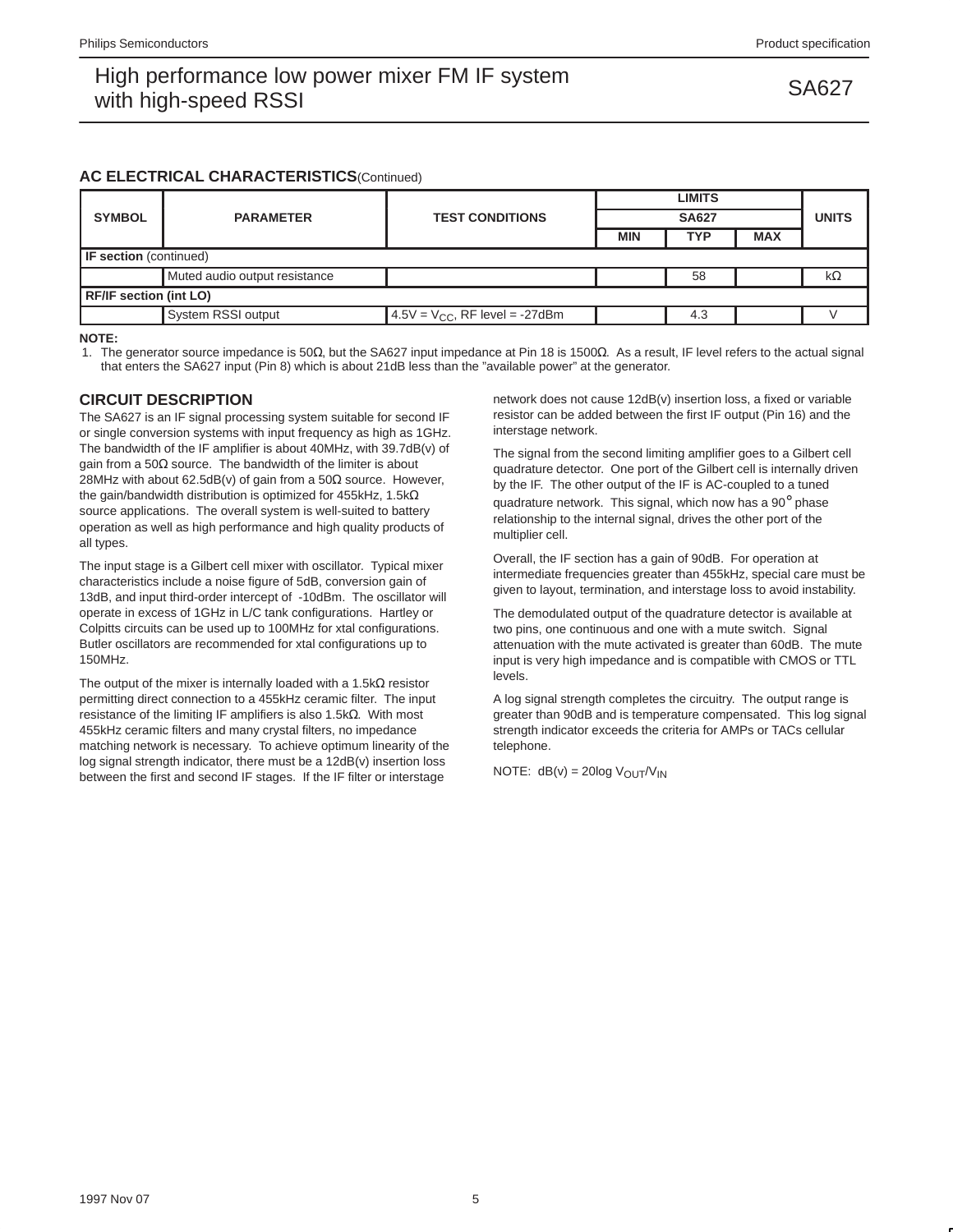

**Figure 3. SA627 45MHz Test Circuit (Relays as shown)**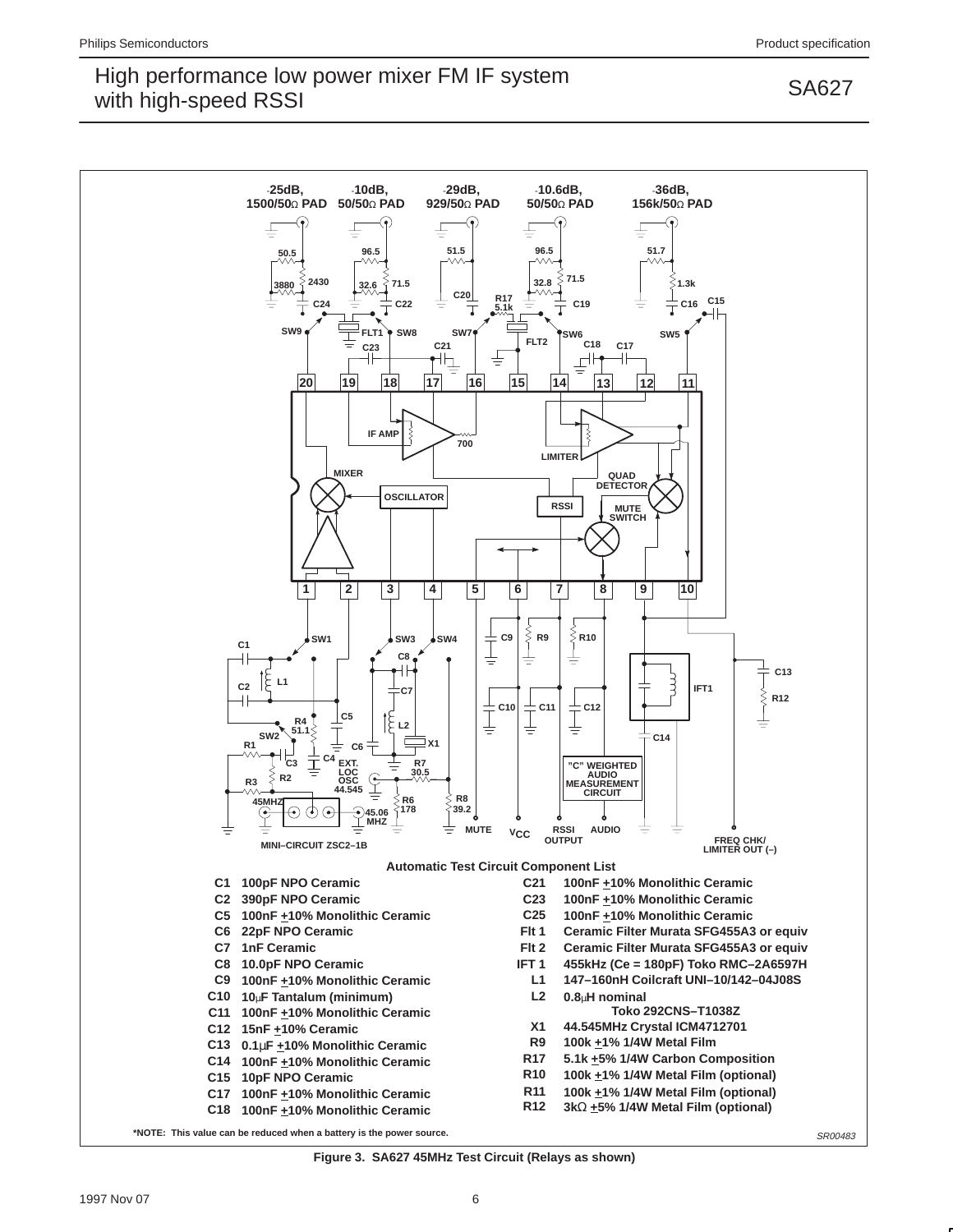

### **Figure 4. SA627 45MHz Application Circuit**

1997 Nov 07 7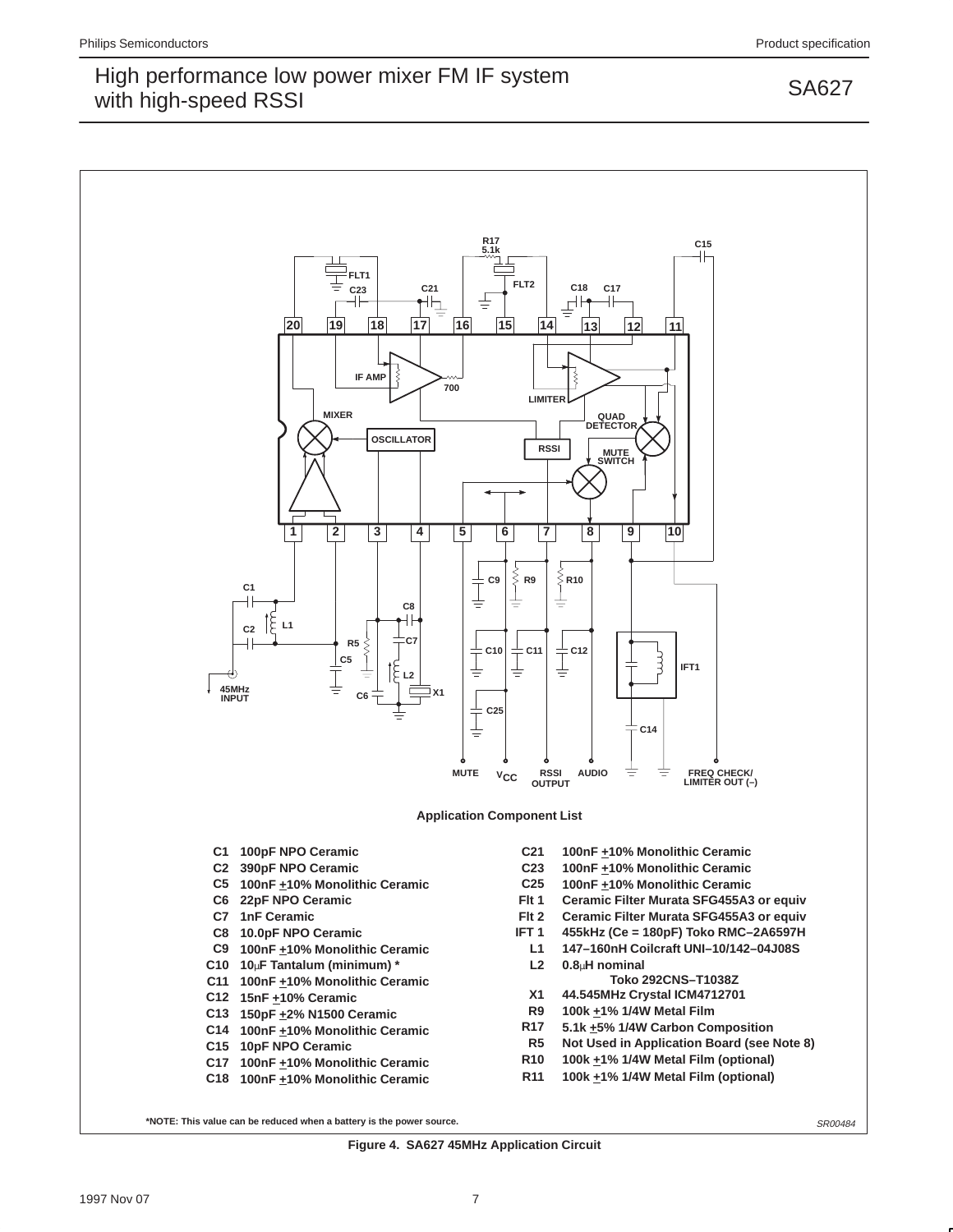

**Figure 5. SA627 Application Circuit Test Set Up**

### **NOTES:**

- 1. C-message: The C-message filter has a peak gain of 100 for accurate measurements. Without the gain, the measurements may be affected by the noise of the scope and HP339 analyzer.
- 2. Ceramic filters: The ceramic filters can be 30kHz SFG455A3s made by Murata which have 30kHz IF bandwidth (they come in blue), or 16kHz CFU455Ds, also made by Murata (they come in black). All of our specifications and testing are done with the more wideband filter.
- 3. RF generator: Set your RF generator at 45.000MHz, use a 1kHz modulation frequency and a 6kHz deviation if you use 16kHz filters, or 8kHz if you use 30kHz filters.
- 4. Sensitivity: The measured typical sensitivity for 12dB SINAD should be 0.22µV or -120dBm at the RF input.
- 5. Layout: The layout is very critical in the performance of the receiver. We highly recommend our demo board layout.
- 6. RSSI: The smallest RSSI voltage (i.e., when no RF input is present and the input is terminated) is a measure of the quality of the layout and design. If the lowest RSSI voltage is 250mV or higher, it means the receiver is in regenerative mode. In that case, the receiver sensitivity will be worse than expected.
- 7. Supply bypass and shielding: All of the inductors, the quad tank, and their shield must be grounded. A 10-15µF or higher value tantalum capacitor on the supply line is essential. A low frequency ESR screening test on this capacitor will ensure consistent good sensitivity in production. A 0.1µF bypass capacitor on the supply pin, and grounded near the 44.545MHz oscillator improves sensitivity by 2-3dB.
- 8. R5 can be used to bias the oscillator transistor at a higher current for operation above 45MHz. Recommended value is 22kΩ, but should not be below 10kΩ.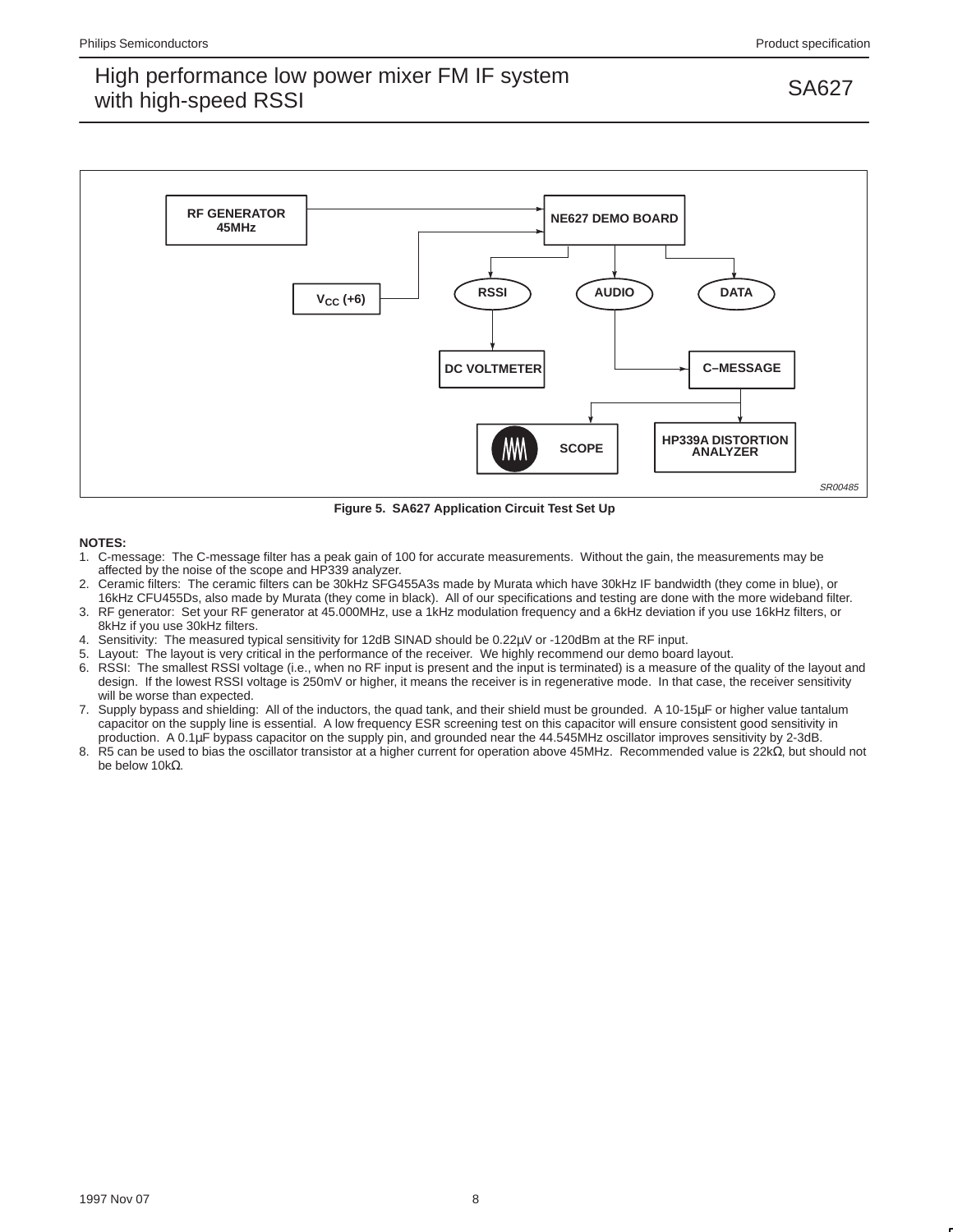## High performance low power mixer FM IF system<br>still high area d DOOL with high-speed RSSI



**Figure 6. SA627 Application Board at 25**°**C**



**Figure 7. SA627 Rise Time 455kHz IF Frequency**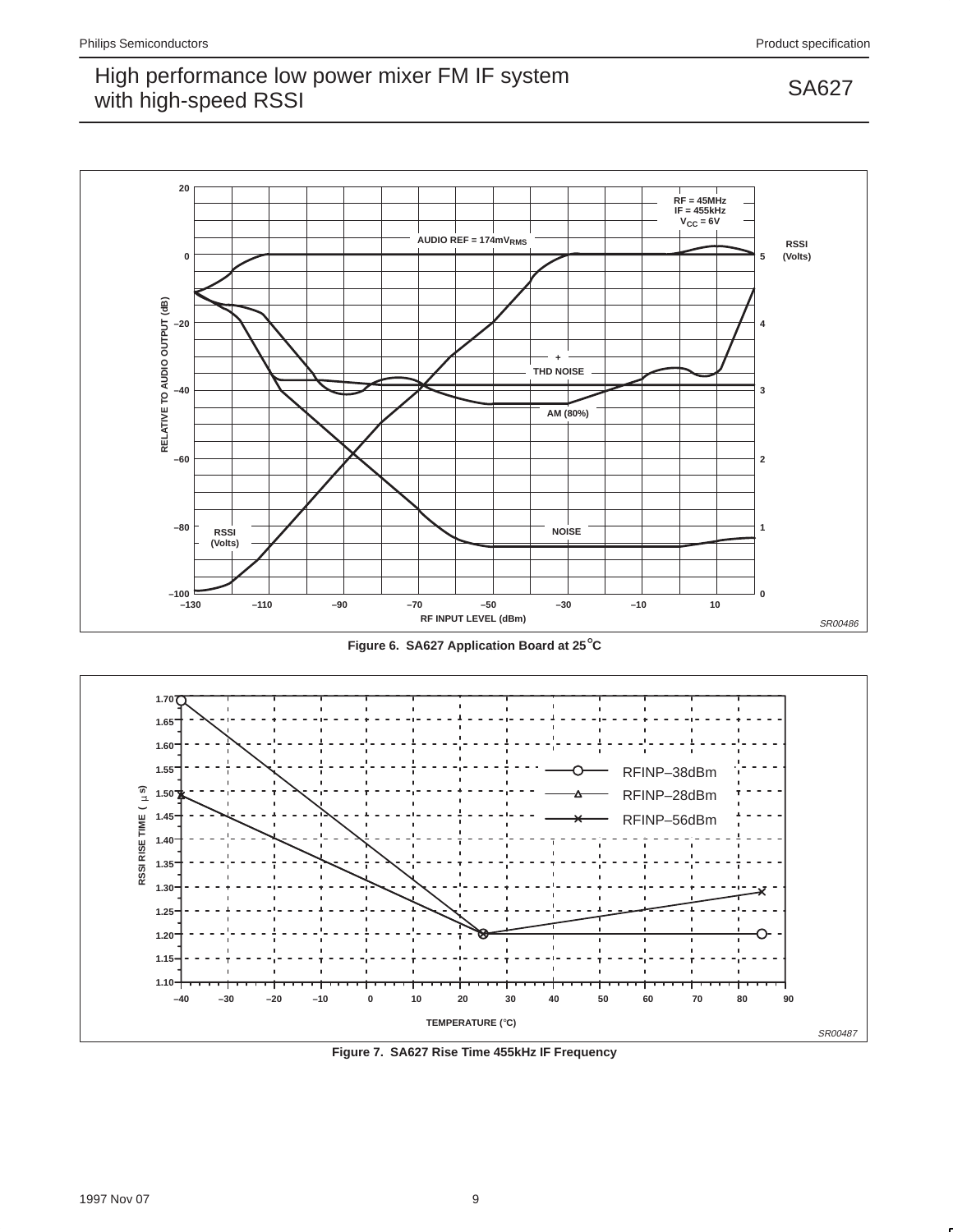

**Figure 8. SA627 Fall Time 455kHz IF Frequency**



**Figure 9. SA627 Rise Time 10.7MHz IF Frequency**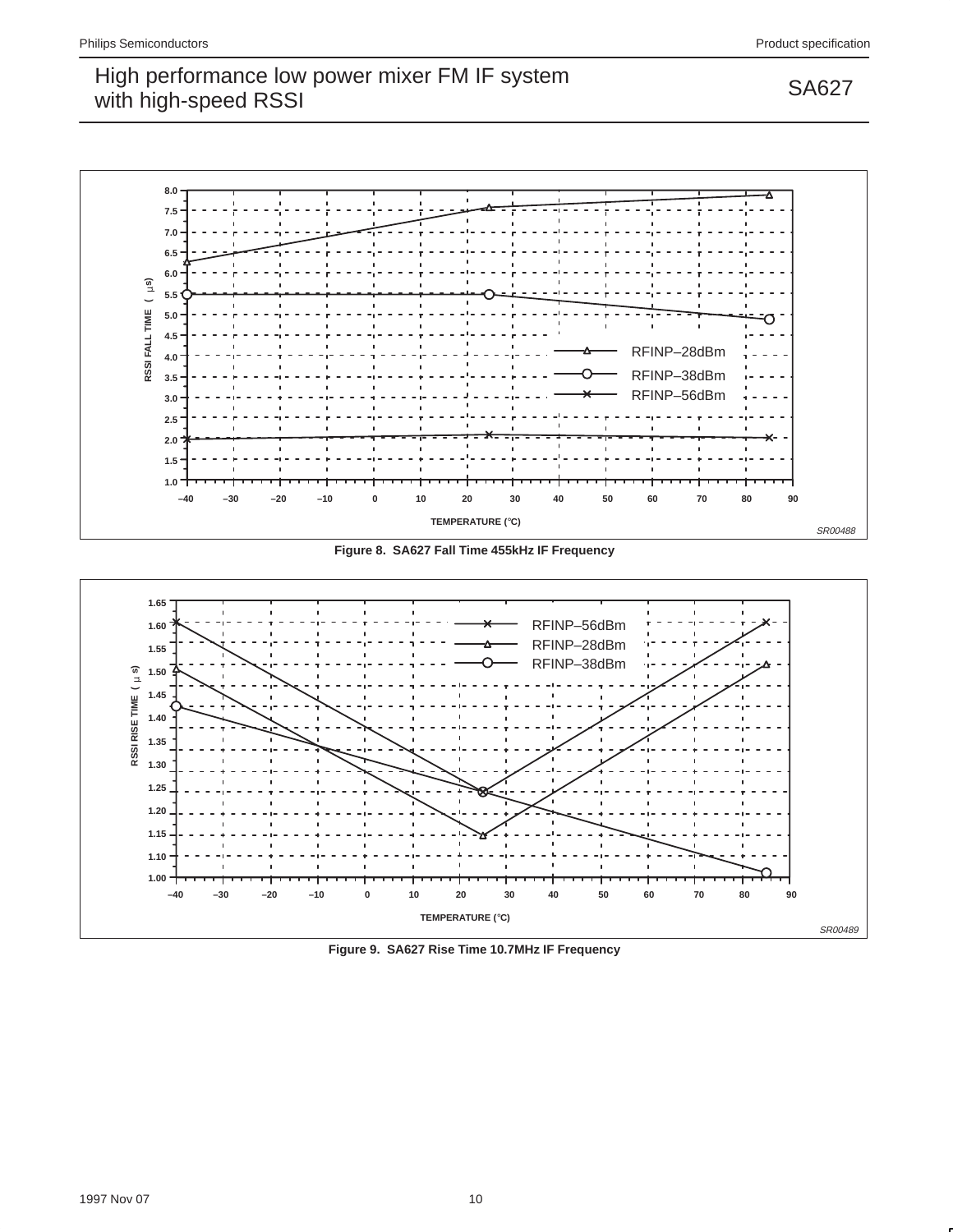

**Figure 10. SA627 Fall Time 10.7MHz IF Frequency**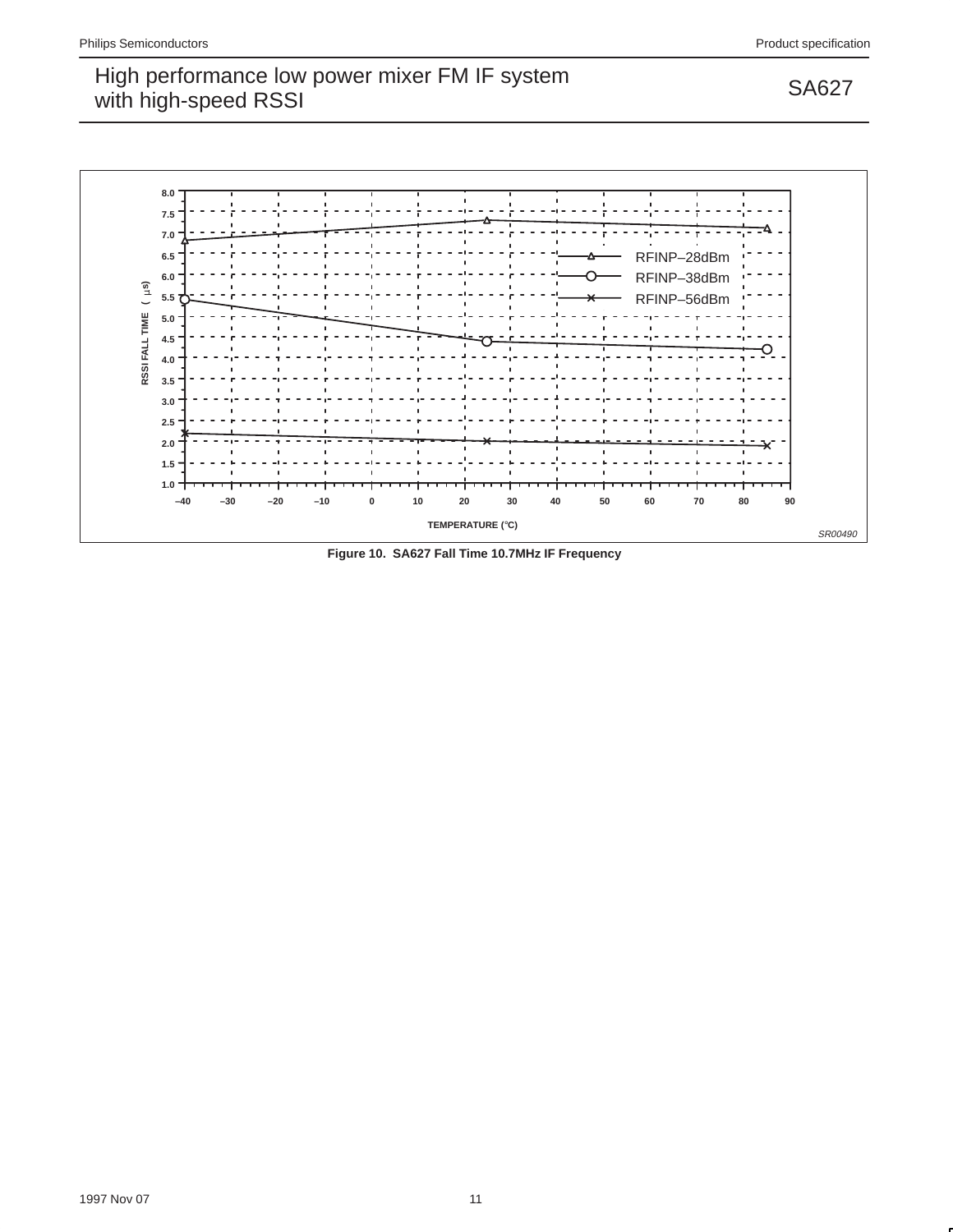SA627



### DIMENSIONS (inch dimensions are derived from the original mm dimensions)

| UNIT   | А<br>max. | A۱             | A <sub>2</sub> | A3   | $b_{p}$        |                | n (1)        | $=$ $(1)$    | е                                 | HΕ            |            | ⊾ո    |                        | v    | w    |       | (1)            | θ           |
|--------|-----------|----------------|----------------|------|----------------|----------------|--------------|--------------|-----------------------------------|---------------|------------|-------|------------------------|------|------|-------|----------------|-------------|
| mm     | 2.65      | 0.30<br>0.10   | 2.45<br>2.25   | 0.25 | 0.49<br>0.36   | 0.32<br>0.23   | 13.0<br>12.6 | 7.6<br>7,4   | . 27                              | 0.65<br>10.00 | $\ldots$ 4 | 0.4   | 0.،                    | 0.25 | 0.25 | 0.1   | 0.9<br>0.4     | $8^{\circ}$ |
| inches | 0.10      | 0.012<br>0.004 | 0.096<br>0.089 | 0.01 | 0.019<br>0.014 | 0.013<br>0.009 | 0.51<br>0.49 | 0.30<br>0.29 | $0.050$ <sup><math>+</math></sup> | 0.42<br>0.39  | 0.055      | 0.016 | $0.043$ 0.043<br>0.039 | 0.01 | 0.01 | 0.004 | 0.035<br>0.016 | $0^{\circ}$ |

scale

### Note

1. Plastic or metal protrusions of 0.15 mm maximum per side are not included.

| <b>OUTLINE</b> |            |                 | <b>REFERENCES</b> | <b>EUROPEAN</b> | <b>ISSUE DATE</b> |                             |  |
|----------------|------------|-----------------|-------------------|-----------------|-------------------|-----------------------------|--|
| <b>VERSION</b> | <b>IEC</b> | <b>JEDEC</b>    | <b>EIAJ</b>       |                 | <b>PROJECTION</b> |                             |  |
| SOT163-1       | 075E04     | <b>MS-013AC</b> |                   |                 | ⊕                 | $-92 - 11 - 17$<br>95-01-24 |  |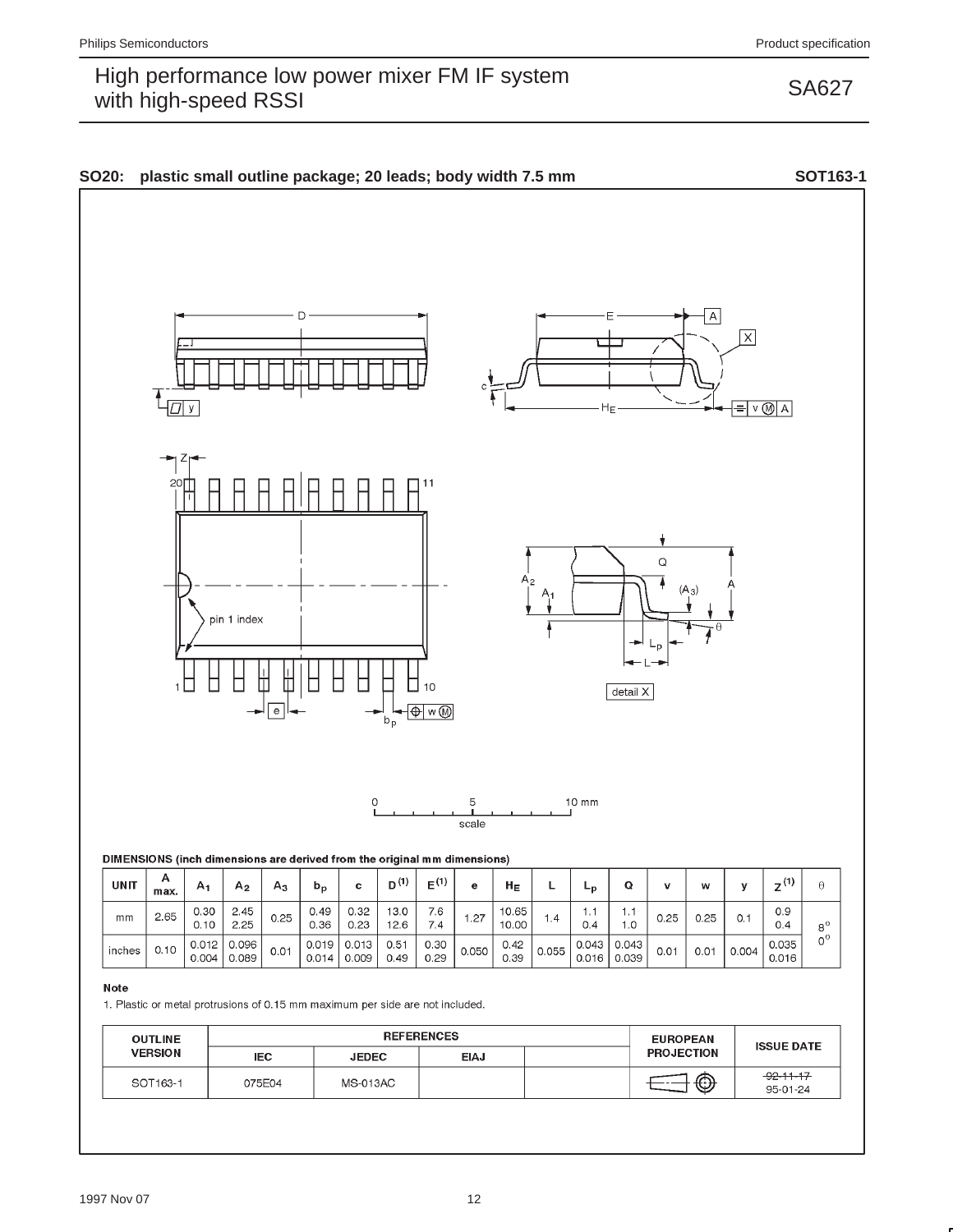SA627

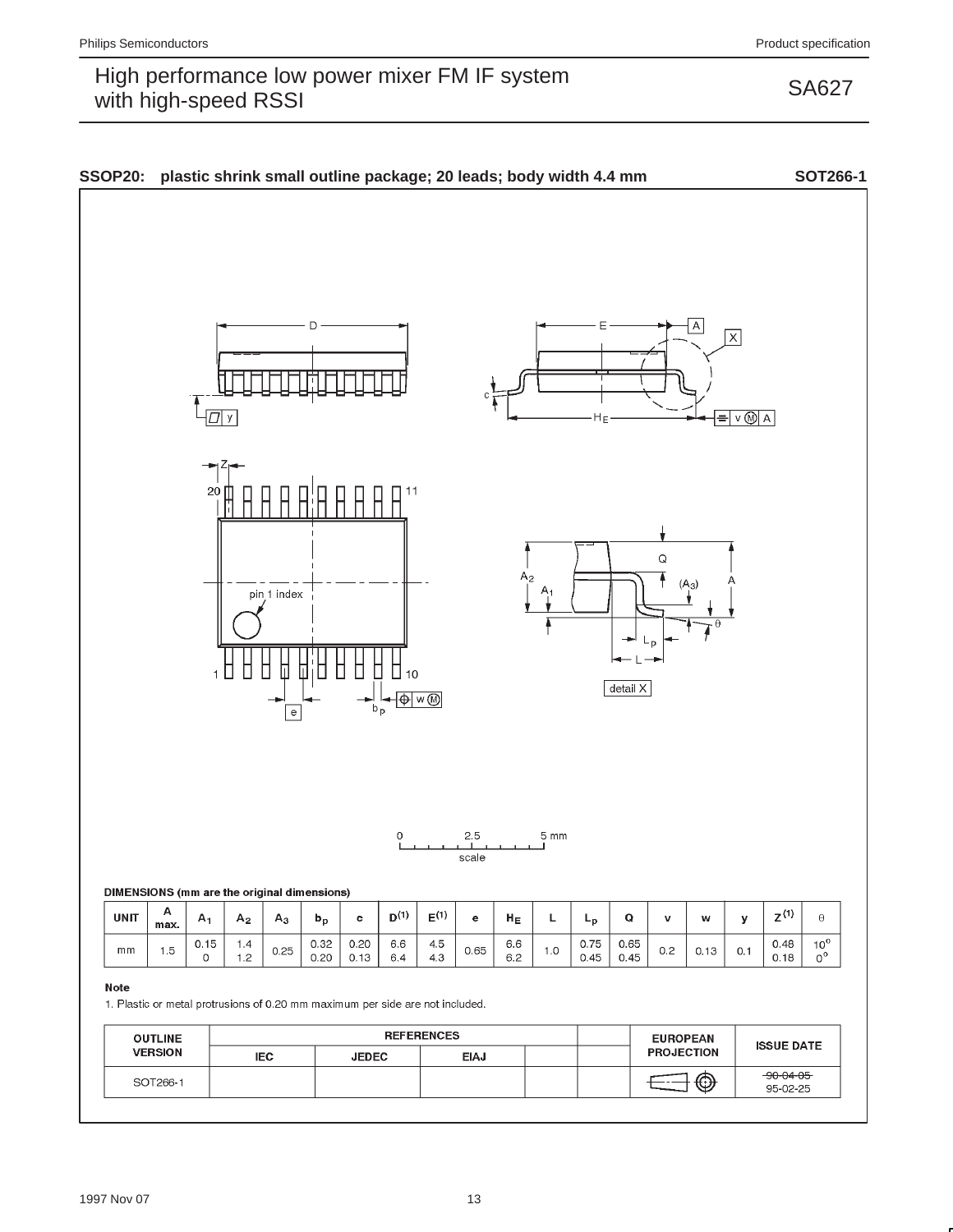SA627

| <b>DEFINITIONS</b>               |                              |                                                                                                                                                                                                                                                                  |  |  |  |  |  |  |  |
|----------------------------------|------------------------------|------------------------------------------------------------------------------------------------------------------------------------------------------------------------------------------------------------------------------------------------------------------|--|--|--|--|--|--|--|
| Data Sheet Identification        | <b>Product Status</b>        | <b>Definition</b>                                                                                                                                                                                                                                                |  |  |  |  |  |  |  |
| <b>Objective Specification</b>   | Formative or in Design       | This data sheet contains the design target or goal specifications for product development. Specifications<br>may change in any manner without notice.                                                                                                            |  |  |  |  |  |  |  |
| <b>Preliminary Specification</b> | <b>Preproduction Product</b> | This data sheet contains preliminary data, and supplementary data will be published at a later date. Philips<br>Semiconductors reserves the right to make changes at any time without notice in order to improve design<br>and supply the best possible product. |  |  |  |  |  |  |  |
| <b>Product Specification</b>     | <b>Full Production</b>       | This data sheet contains Final Specifications. Philips Semiconductors reserves the right to make changes<br>at any time without notice, in order to improve design and supply the best possible product.                                                         |  |  |  |  |  |  |  |

Philips Semiconductors and Philips Electronics North America Corporation reserve the right to make changes, without notice, in the products, including circuits, standard cells, and/or software, described or contained herein in order to improve design and/or performance. Philips Semiconductors assumes no responsibility or liability for the use of any of these products, conveys no license or title under any patent, copyright, or mask work right to these products, and makes no representations or warranties that these products are free from patent, copyright, or mask work right infringement, unless otherwise specified. Applications that are described herein for any of these products are for illustrative purposes only. Philips Semiconductors makes no representation or warranty that such applications will be suitable for the specified use without further testing or modification.

### LIFE SUPPORT APPLICATIONS

Philips Semiconductors and Philips Electronics North America Corporation Products are not designed for use in life support appliances, devices, or systems where malfunction of a Philips Semiconductors and Philips Electronics North America Corporation Product can reasonably be expected to result in a personal injury. Philips Semiconductors and Philips Electronics North America Corporation customers using or selling Philips Semiconductors and Philips Electronics North America Corporation Products for use in such applications do so at their own risk and agree to fully indemnify Philips Semiconductors and Philips Electronics North America Corporation for any damages resulting from such improper use or sale.

**Philips Semiconductors 811 East Arques Avenue P.O. Box 3409 Sunnyvale, California 94088–3409 Telephone 800-234-7381**

 Copyright Philips Electronics North America Corporation 1997 All rights reserved. Printed in U.S.A.

Let's make things better.



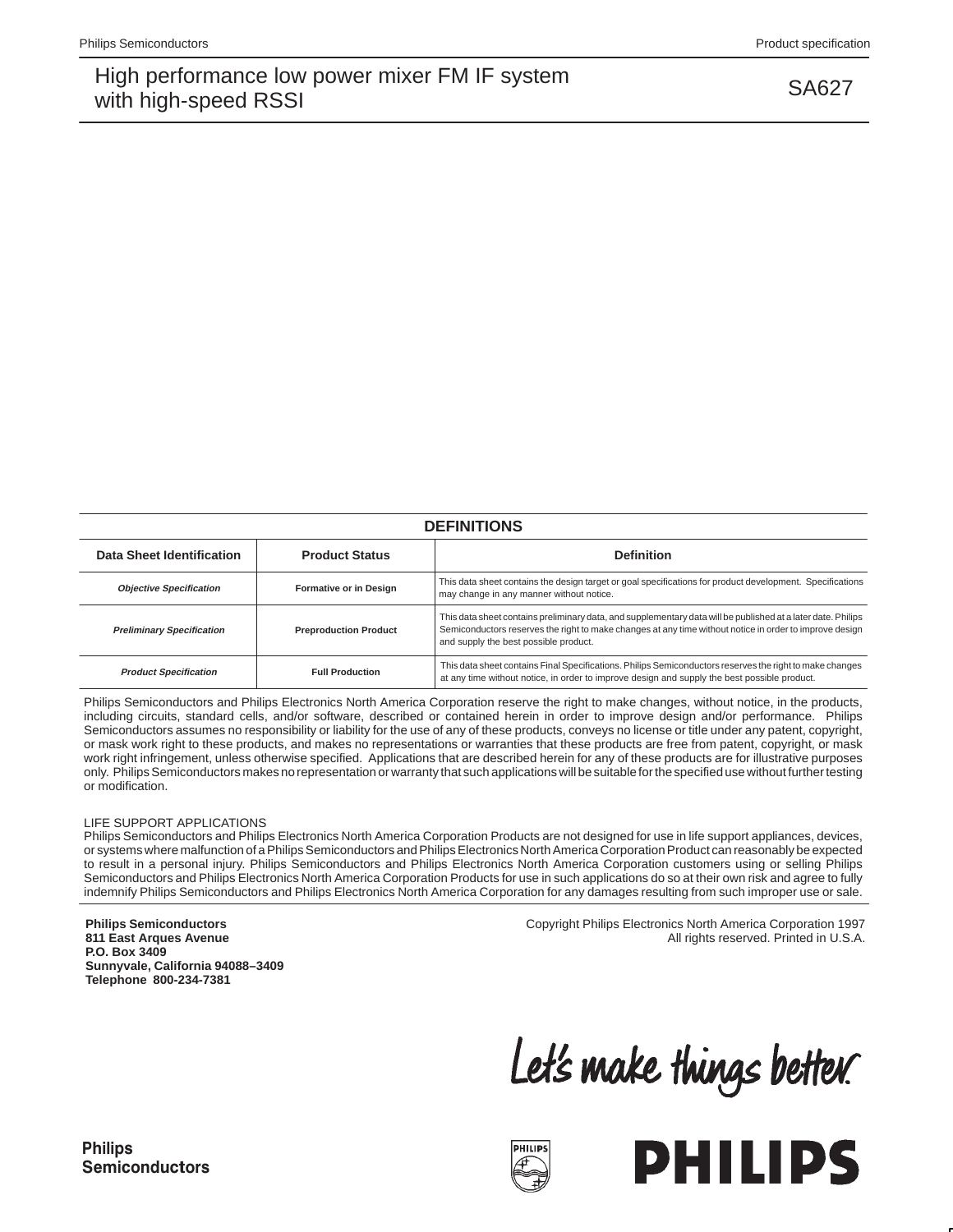SA627



### DIMENSIONS (inch dimensions are derived from the original mm dimensions)

| <b>UNIT</b> | А<br>max. | А,             | A <sub>2</sub> | $A_3$ | $p_{p}$        |                | n (1)        | $\mathbf{r}$ (1) | е     | Н <sub>Ε</sub> |       | ⊾ո    |                        | v    | w    |       | (1)            | θ           |
|-------------|-----------|----------------|----------------|-------|----------------|----------------|--------------|------------------|-------|----------------|-------|-------|------------------------|------|------|-------|----------------|-------------|
| mm          | 2.65      | 0.30<br>0.10   | 2.45<br>2.25   | 0.25  | 0.49<br>0.36   | 0.32<br>0.23   | 13.0<br>12.6 | 7.6<br>7.4       | . 27  | 10.65<br>10.00 | 4.،   | 0.4   | 0. ا                   | 0.25 | 0.25 | 0.    | 0.9<br>0,4     | $8^{\circ}$ |
| inches      | 0.10      | 0.012<br>0.004 | 0.096<br>0.089 | 0.01  | 0.019<br>0.014 | 0.013<br>0.009 | 0.51<br>0.49 | 0.30<br>0.29     | 0.050 | 0.42<br>0.39   | 0.055 | 0.016 | $0.043$ 0.043<br>0.039 | 0.01 | 0.01 | 0.004 | 0.035<br>0.016 | $0^{\circ}$ |

scale

### Note

1. Plastic or metal protrusions of 0.15 mm maximum per side are not included.

| <b>OUTLINE</b> |            |                 | <b>REFERENCES</b> | <b>EUROPEAN</b>   | <b>ISSUE DATE</b>           |  |
|----------------|------------|-----------------|-------------------|-------------------|-----------------------------|--|
| <b>VERSION</b> | <b>IEC</b> | <b>JEDEC</b>    | <b>EIAJ</b>       | <b>PROJECTION</b> |                             |  |
| SOT163-1       | 075E04     | <b>MS-013AC</b> |                   | ⊕                 | $-92 - 11 - 17$<br>95-01-24 |  |